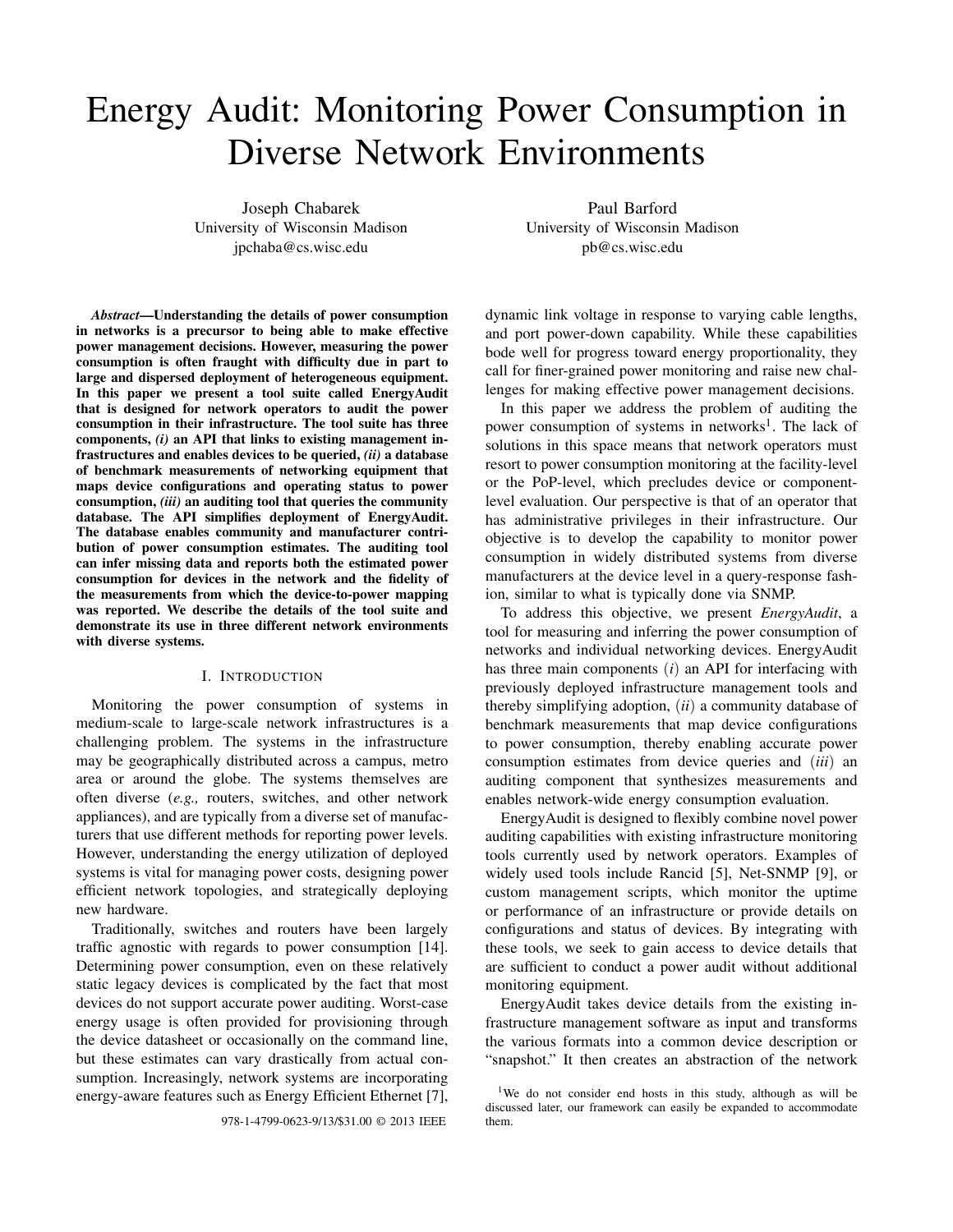device and attempts to match this against a database of configurations with benchmarked power consumption values. The database currently contains 25 device types and over 75 configurations. Over time, additional configurations can be added by researchers, network operators, or even device manufacturers and thereby enhance the accuracy of power consumption estimates.

Given the large variety of network devices and operating conditions, an audit of deployed systems will likely encounter a device snapshot that does not have a direct match in the benchmark database. To address this, EnergyAudit includes the option of generating an inferred power consumption characteristic for a target device. Our approach is based on either providing a lower bound of power consumption with a similar device present in the database or an interpolation between the two closest device snapshots with respect to function and usage.

We evaluate and demonstrate EnergyAudit by deploying it in three different network infrastructures. The environments include *(i)* a large, state-of-the-art research facility on our campus with diverse networking equipment and advanced monitoring capability, *(ii)* a departmental network that includes a mix of 103 devices, and *(iii)* a large university campus with roughly 6000 devices. We describe the details of how EnergyAudit is used to measure the power consumption in each of these environments, and demonstrate the current coverage of the community database.

The primary contributions of this work are *(i)* a flexible community database for storing and mapping power consumption measurements to devices *(ii)* a method that matches complex network configurations to the benchmark power consumption values in the presence of incomplete data *(iii)* an implementation of an auditing tool that reports network-wide power consumption. EnergyAudit is openly available to the community and currently in use on our campus.

The remainder of this paper is organized as follows. In Section II we provide in-depth detail on the challenges of measuring network power consumption and how they impact our measurement approach. Section III provides a description of EnergyAudit and it's implementation detail. In Section IV we provide details the deployments of EnergyAudit on our campus. We describe related work in Section V. We summarize our study and discuss future work in Section VI.

# II. MEASURING POWER CONSUMPTION IN NETWORKS

In this section we describe the basic framework for our approach to auditing power in a network, the challenges that must be overcome, and we place our tool in the large community of network management utilities. We describe the general measurement framework that we have developed to address the unique challenges of monitoring power consumption in a network composed of diverse systems.

#### *A. Framework Overview*

The starting point for our work is the fact that there are no standard methods or tools for measuring power consumption in diverse operational networks in a finegrained fashion. We seek to develop a methodology and tools that address this problem that can be easily accommodated into standard network management infrastructures. To that end, we focus on developing an approach that is based on gathering information from devices that may be broadly deployed using standard query-response protocols such as the Simple Network Management Protocol (SNMP) or infrastructure monitoring tools that periodically collect device configuration information.

The fundamental tasks in our approach include gathering a representative network device snapshot, which will include configuration information and possibly dynamic state. We then associate this snapshot with a power consumption measurement that has been made in a controlled benchmark environment. Finally, we present this data pair and/or aggregates of pairs in a way that is meaningful for specific network sites and administrators.

These tasks can be, at times, surprisingly challenging. For example, consider something as simple as an interface name on a device, which is essential in our process of matching a device snapshot to entries in our benchmark database. Within a single management protocol (SNMP) there are potentially a number of names for the field that contains the common interface name *ifname*, *ifalias*, or *ifdescription*. Similarly, the name described on a device command line interface can be different than the name reported by SNMP. There can also be significant variation in conventions between vendors and between different measurement protocols.

Fortunately, many of these challenges have already been addressed by network operators by either adapting standard tools or developing customized scripts. We seek to leverage these existing capabilities and increase the utility of our tools, by building an interface that enables straightforward integration.

We deal with the remaining elements of device name complexity by requiring administrators to import specific device attributes into a naming schema we developed for EnergyAudit. This schema is the basis for storing power consumption measurements in the community database. We have already implemented import libraries for the widely used Rancid [5] management tool, and have developed a partial implementation for SNMP. If network administrators use custom tools to manage their network device inventory they will have to import their data into our tools' schema. With a common representation of the *running-configuration* of a deployed device we can match devices encountered on an audit to pre-measured snapshots in the community database.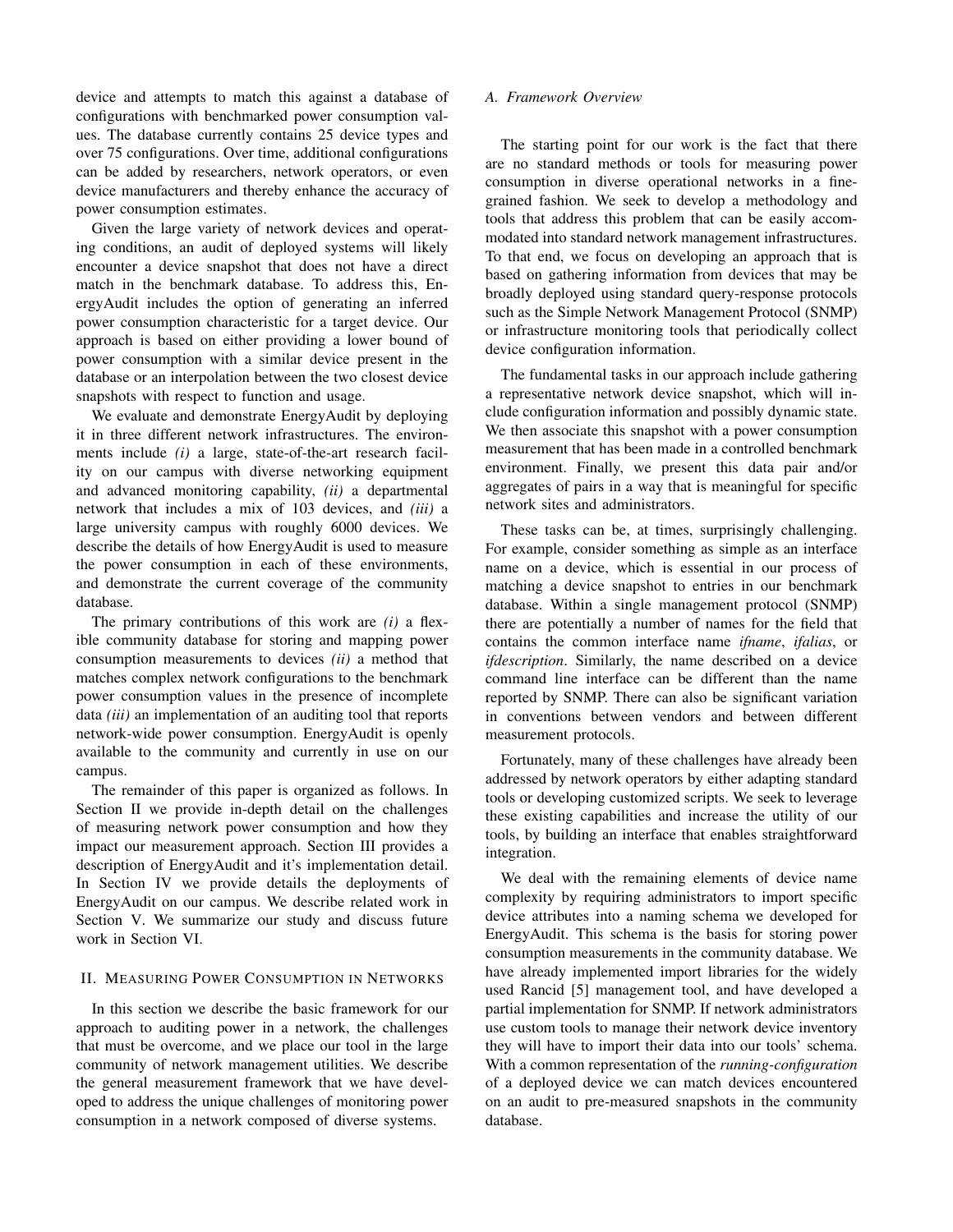#### *B. Using Standard Management Tools for Energy Audits*

Network management and operations is a nonstandardized, complex and evolving discipline. The uniqueness of infrastructures and diversity between hardware vendors lead to a wide variety of management tools, protocols, and processes. For example, [10] lists hundreds of available commercial and open source tools for network monitoring. Furthermore, many medium to large enterprises and Internet service providers develop proprietary tools to deal with the complexities of their networks.

Important management tasks include tracking inventory and monitoring the status and performance of running network elements. These network elements can span a wide range of platforms such as switches, routers, and appliances such as firewalls and load balancers. This monitoring is required to maintain service guarantees and respond to outages quickly. Examples of these tools include Rancid [5] and commercial tools such as InMon [3] which provide a "single-pane" abstraction that aggregates inventory and flow datasources into a single portal. Similarly, Net-SNMP [2] interacts with deployed network elements via various versions of the SNMPv3 [11]. It provides a set of libraries, visualizations, and network element abstractions that are helpful for administrators for developing their own custom framework. SNMP is a notoriously user hostile management protocol given the need for hierarchical schema descriptions required by a general purpose management protocol. However, Net-SNMP simplifies the task of programmatically interacting with network elements through the SNMP protocol.

All of these tools demonstrate the common requirements for network management. They must be flexible in order to deal with the menagerie of network elements encountered, they must be customized to the requirements of an administrator, and they must export structured reports of the real time system to support configuration modifications that keep the network running within required boundaries.

The first component of EnergyAudit is designed to take advantage of existing capabilities for gathering information about devices, configurations and operational status. A *running-configuration* of a device contains differing levels of detail depending on the data gathering management platform. Minimally, EnergyAudit requires the management platform to collect a fully qualified model name for the device and its components. If a name includes a version number then snapshots between different versions or snapshots without the version number will not report a direct match with entries in our power consumption database (however indirect matching or aliasing can be used when versions are not significantly different as explained later).

Depending on vendor and device, version information can pertain to the software the device is running or differences in the hardware. For a fixed chassis device, ports are components and the port name generally includes the type and position. Modern switches support a "stacking" mode

where multiple fixed chassis switches can be combined using proprietary interconnects, EnergyAudit considers these stacked chassis to be components, and the ports contained within the switches are components that have location identifiers pertaining to the particular switch where the port resides.

In a chassis that supports line cards, the line card is a component that requires a fully qualified name similar to a device, while ports are considered separate components. Additionally, each device and component typically have a state (such as up, down, starting). All of these details have a direct impact on the power consumption of the device and are considered by EnergyAudit. Further information such as the type and serial number of the power supplies, switch CPU, switch memory capacity, etc. can also have a meaningful impact on energy consumption but are not currently considered in our methodology. This is a balance between device details that are routinely gathered, and details that provide the best possible match between the device under test and the one stored in the benchmark database.

#### *C. Benchmarking Power Consumption*

While a high quality multimeter and power clamp can be purchased for a few hundred dollars, measuring network wide power consumption is a daunting task often ignored by administrators. Network-wide measurement requires access to each device or circuit which can be potentially disruptive for device configurations without redundant power supplies. Further, conducting measurements with multimeters is time consuming across a large campus, and is often not prioritized when network devices are scattered through buildings. Our assertion is that by lowering the overhead and improving the accuracy of gathering measurements of network-wide power consumption more administrators will consider power in network design and management. EnergyAudit is focused on giving administrators the ability to quantify the cost and potential cost savings of various network configurations.

Manufacturers typically report power consumption figures in networking hardware specification documents. However, these values are always for peak power consumption and therefore are only meaningful as an upper bound if a device is operational. Power consumption values are sometimes available in management information bases (MIBs), that are available on devices. However, the details of what is actually being reported in these MIBs varies widely and often does not match empirical measurements made by multimeters [14]. Thus, our approach in EnergyAudit is to develop a database of benchmark power consumption measurements for diverse devices and configurations using standard methodologies (*e.g.,* [23]).

Benchmark measurement of power consumption of networking hardware is the second key component of EnergyAudit. We envision a large database of these measurements based on contributions by device manufacturers, net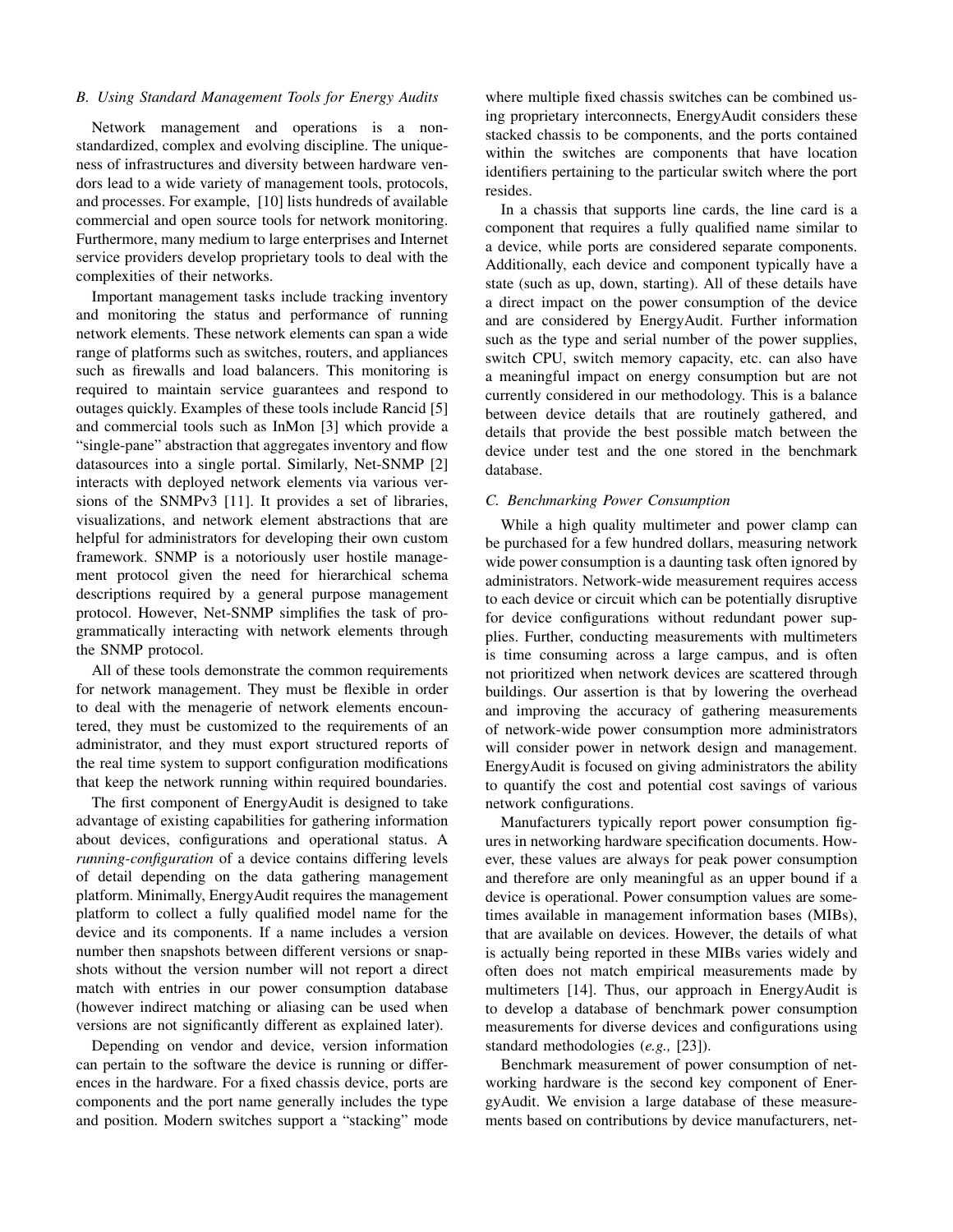work operators and the research community. Specifically, the database will be composed of multimeter-based power consumption measurements associated with snapshots of a device *running-configuration*. We have already taken over 75 direct measurements of different configurations of 25 commonly deployed devices as a starting point to demonstrate our approach. As the repository grows, the applicability and utility of EnergyAudit will expand. It will be critical to standardize (to the extent possible) on the benchmarking methods that are used so that there is consistency and accuracy in the power consumption estimates produced by EnergyAudit. Manral offers some guidance on power consumption benchmarking in [23].

There are many details in producing meaningful power consumption measurements. Figures 1 and 2 show examples of power consumption measurements of devices made with a high quality multimeter. These measurements were taken with a Fluke 189 multimeter with A/C power clamp. Measurement data points occur at one second intervals and represent the average value of 100 clamp point samples. Figure 1 shows a number of devices in a steady state, where traffic load is relatively constant. In this case it is obvious that measuring and storing the average consumption provides a good match. However, in Figure 2 we see that there can be significant variation in power consumption during a device snapshot that includes the "start up" state, currently to deal with this variation our tool stores multiple snapshots for devices in different states. The stored measurement value for this snapshot remains the average consumption of the device in a particular state. While storing average power consumption is not ideal in every circumstance our system can be easily extended in the future to store vector measurement data or a multi-scalar representation when beneficial.



Fig. 1. Measurement of a three different Cisco devices, two switches from different generations, and a firewall appliance (ASA 5505).

Network devices are implemented using a diverse set of hardware platforms. The devices shown in Figures 1 and 2 are fixed chassis switches. They support a fixed number of ports, there are multiple different classes of port 10/100/1000Mbps such as Ethernet and the more modular



Fig. 2. Measurement of a Cisco 3750-XX during power up.

mini-GBIC ports. Switches can be more complicated, as seen in stacking devices and devices that support PoE, or a relatively simple device such as a desktop switch. Similarly, routers can be expandable based on a multi-slot chassis with multiple cards for route processors and various link media. While we focus on switches and routers in this paper, using a flexible data schema described the Section III we can store direct power consumption measurements with their associated device snapshots for devices such as firewalls and VoIP switches. We currently have two commonly used appliances in the database and expect further inclusion of benchmark measurements of diverse devices in our power consumption database over time.

# *D. Device Consumption Inference*

Directly measuring the power consumption of every potential configuration of every network element is impractical. While there is a non-trivial variety of fixed and multislot chassis platforms for switches and routers, enumerating every state for every component would lead to a drastic increase in the measurement overhead. For example, ideally for a given switch we would toggle every port one at a time to capture the full range of power consumption. This is tedious, potentially unnecessary and we would like to simplify the process of adding measurements to the community database. Ideally, every line card in a router is individually measured one at a time, removing those that are not being measured to isolate power consumption. While we try to do this, in some cases it is not possible to bring down a line card as these devices can be deployed in active production networks.

In Figure 3 we show an example direct measurement of two different fixed chassis switch types. For each measurement point, we average at least 1 minute worth of stable power consumption measurements conducted every tenth of a second. We have enabled a variable number of ports for the devices and can see the increasing power consumption trend. We calculate the per port cost for the TS-S model is roughly 1.7W while the per-port consumption of the X-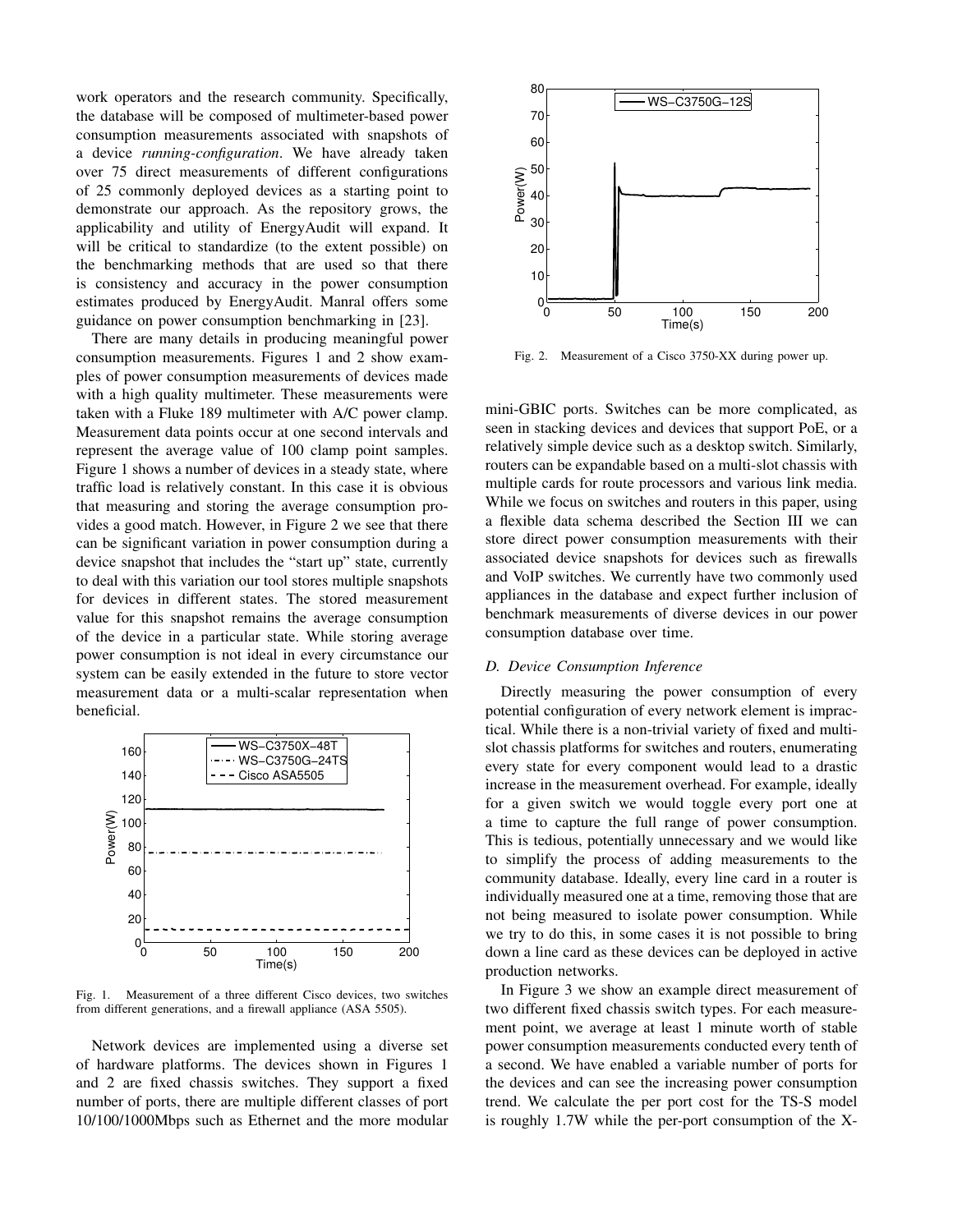48T model is roughly 0.45W from this set of measurements. In Figure 4 we explore the relative costs of fixed chassis switches that share a basic model type but differ primarily on the number of fixed ports supported. We can see that the per-fixed-port costs of the base power of these chassis types varies at different rates between models.



Fig. 3. Measurement of two different cisco fixed chassis switches where we enable 0,12,and 24 ports for the TS-S model and 0,12,24,36,48 ports with the X-48T model. Ports are enabled administratively and then ethernet cables are looped between active ports –activating the port and providing traffic.



Fig. 4. Measurement of three different fixed chassis switches where the only difference in the model is the number of supported ports. Measurements taken from devices with 24, 48 ports.

Given the trends shown in Figures 3 and 4 we include indirect inference capabilities in our tool. First, we perform *port interpolation* for fixed chassis switches and for line cards. If we have multiple snapshots which are identical except for the number of active ports we calculate the line that bisects the closest two snapshots to the device under test and linearly interpolate the inferred power consumption. Next, if we have switches that have the same hardware but different software versions running we consider them to have the same power consumption, we call this *version inference*. Finally, if there is a device under test where we have a snapshot of the same device type but with different

components we take the minimal number of common components with devices with the same name present in the database and report this aggregate power consumption of the minimal match as a *lower bound* inference. While these indirect inference techniques are less accurate than a direct inference, they greatly expand the coverage of our tool and can be disabled by administrators if they are not desired. At this time, we leave indirect inference between device types to future work.

#### III. ENERGYAUDIT IMPLEMENTATION

In this section, we describe the implementation of EnergyAudit, focusing on the three main components: the management utility API, the community database and auditing. We provide details on requirements, design and development choices and current status for each of the three primary components of the system.

# *A. Interfacing with Network Management Utilities*

The first requirement for EnergyAudit is the ability to gather configuration and status information from network systems in a query-response fashion. Recognizing the diversity of network management tools (including commercial, open source and home-spun) in use in networks today, it is obvious that it was neither desirable nor prudent to "reinvent the wheel" when it came to data gathering. Furthermore, it is clear that interfacing with existing tools will increase the potential for uptake and impact by EnergyAudit.

While the design choice of interfacing with existing management platforms has clear and compelling advantages, there are also several challenges, Specifically, there are a large number of network management tools in use today and each one provides unique measurement data which we use as input to our tool. Our goal is not to interface with each and every utility – that would be impractical. Rather, we focus on developing mechanisms that simplify integration and two reference implementations that can serve a guides for future integrations.

EnergyAudit's integration with existing management tools is based on a custom but flexible data representation that is used to describe a network device. Specifically, EnergyAudit translates a device description provided by a given management tool into our common representation using our simple component-based API. The data representation is based on a device and component model. Each device is stored in an object that has a set of identifiers and each device component contains a set of attributes that form a description and a link to the containing device (specific attributes are described in the next section). The translation is done with a customized parsing utility which reads stored management files in the case of an infrastructure management utility, and maintains a hash of OID's to common interface names for SNMP. A number of modular parsing elements are currently implemented in the tool, such as a block parser for switch configuration files scraped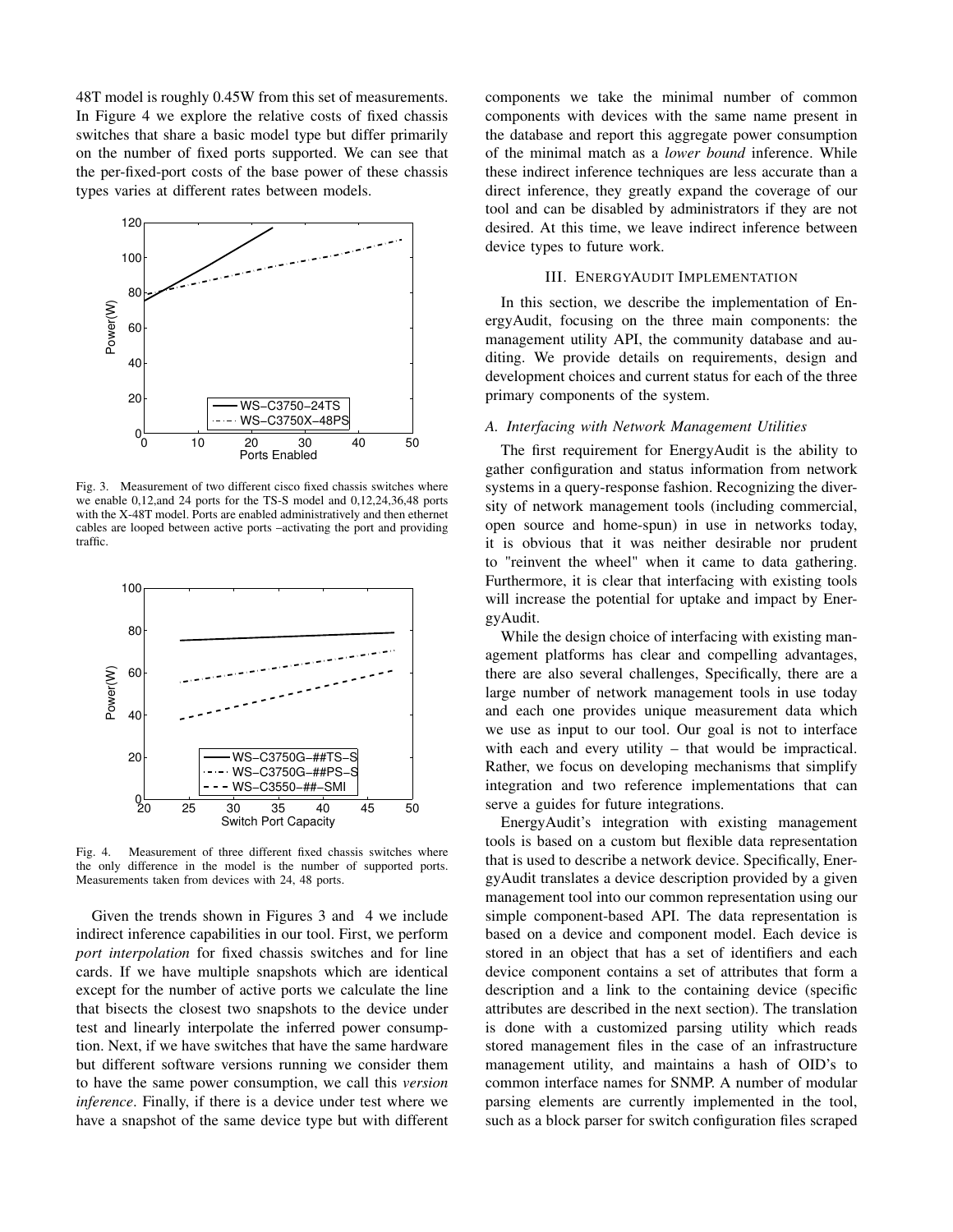from the Cisco IOS command line. This parser goes through the file one line at a time and reads in single command blocks (denoted with a special character such as "!") that contain recognized output.

The EnergyAudit API provides direct access to the objects that store the device and component representations. Our API is aligned with our community database schema which is described in the next section. Our API supports standard get and set methods for the device name, manufacturer, and type as defined in the data schema. Additionally, each component is required to have a name and a containing device. Additional specific component attributes are listed in the next section.

The first reference interface is with a widely used router configuration manager, "Really Awesome New Cisco confIg Differ" (Rancid). This utility takes administrator provided text input that stores the address and type of device of interest. For each probing round, the tool logs into each network device in the file, runs a customizable set of commands, scrapes the CLI output, and stores the resulting information in a CVS repository. The tool will also send emails to administrators containing the "diff'" between consecutive measurement cycles. Rancid contains a repository of custom scripts that cover multiple devices from multiple vendors. The purpose of the scripts is to parse the various CLI output formats and remove "transitory" values that are not important and would normally change between measurement cycles (such as system time). Our interface to Rancid traverses the CVS repository, parses the stored configuration files, and imports representative device snapshots into EnergyAudit.

The second reference interface is an import utility using SNMP object identifiers. This capability is not a complete implementation due to the complexity and diversity of the SNMP MIB specification. However, it is suitable for interfacing with the management utilities in our test deployments. We envision that as this tool is adopted, the number of SNMP devices and data fields supported will increase.

Administrators who would like to use EnergyAudit with infrastructure management tools other than Rancid or a SNMP variant will have to implement an import method using the EnergyAudit API. Due to the fact that interface, component, and device names are not currently standardized, we implemented an aliasing system. We use aliases internally to match field names which vary on different management platforms. We do not argue that this is an ideal approach. However, we do argue that it is practical and feasible since network management is an evolving area which requires flexibility to accommodate legacy devices.

# *B. Community Database*

The second requirement for EnergyAudit is a database of benchmark power consumption measurements for network devices. The database itself has no complex requirements other than extensibility, scalability and robustness, and is relatively simple. We do not envision it being extremely large (megabytes, not gigabytes) in the short term. The challenge is in populating the repository with consistent benchmark measurements that capture a range of power consumption levels that reflect devices and operating conditions that are commonly found in networks. The higher the fidelity of the benchmark measurements, the higher the fidelity in the resulting aggregate energy consumption reports from EnergyAudit.

The schema for our database is designed to represent a wide range of devices types. Each device snapshot has a manufacturer, device name, and a collection of components. For example, a router has a device name *e.g.,* Cisco 6506 and a collection of components including a chassis and 6 slots that can be filled with various administrative and media cards *e.g.,* Supervisor, 16 port 1000 BaseT-GE, 16 port GBIC, etc. and route processors such as a 4 port 10Gb line card. The CISCO WS-C3750X-48T-SV01 switch as another example, this device has a fixed number of interfaces that report a status such as administratively up or down. "Stackable" devices (*i.e.,* devices that have fixed hardware configurations) are represented as a unique device and collection of components.

Each component has a number of features that we describe below. Some of these fields contain overlapping information in the examples provided above *e.g.,* Type, Name, Description. However, different vendors use different descriptive names for each of these fields. If a particular component type does not support a feature it is marked null. We enumerate the features of the component class with an example field values.

- *•* Type: Media type for the component *e.g.,* 1G Ethernet line card,
- *•* Name: Specific serial for the component *e.g.,* WS-6516-GE-TX,
- *•* Description: Fully qualified text description of component *e.g.,* 16-Port Gigabit Ethernet Switching Module,
- *•* Version: Some components have multiple hardware or software versions,
- **State**: Such as up, down, or startup. This field can be customized to include run time states including device load,
- Ports: The number of ports on a component. Complex ports can also be stored as individual components,
- *•* Position: The slot position of a line card in a router, the location of a port on a standalone switch or chassis line card, or the switch number of a stacked switch.

When auditing network-wide power consumption we attempt to match a candidate device snapshot with one that is recorded in the database. We identify a direct match if the device manufacturer and name are the same and we have components in the database with identical feature values for the name, version, ports, and state. We disregard component type, description, and position in a direct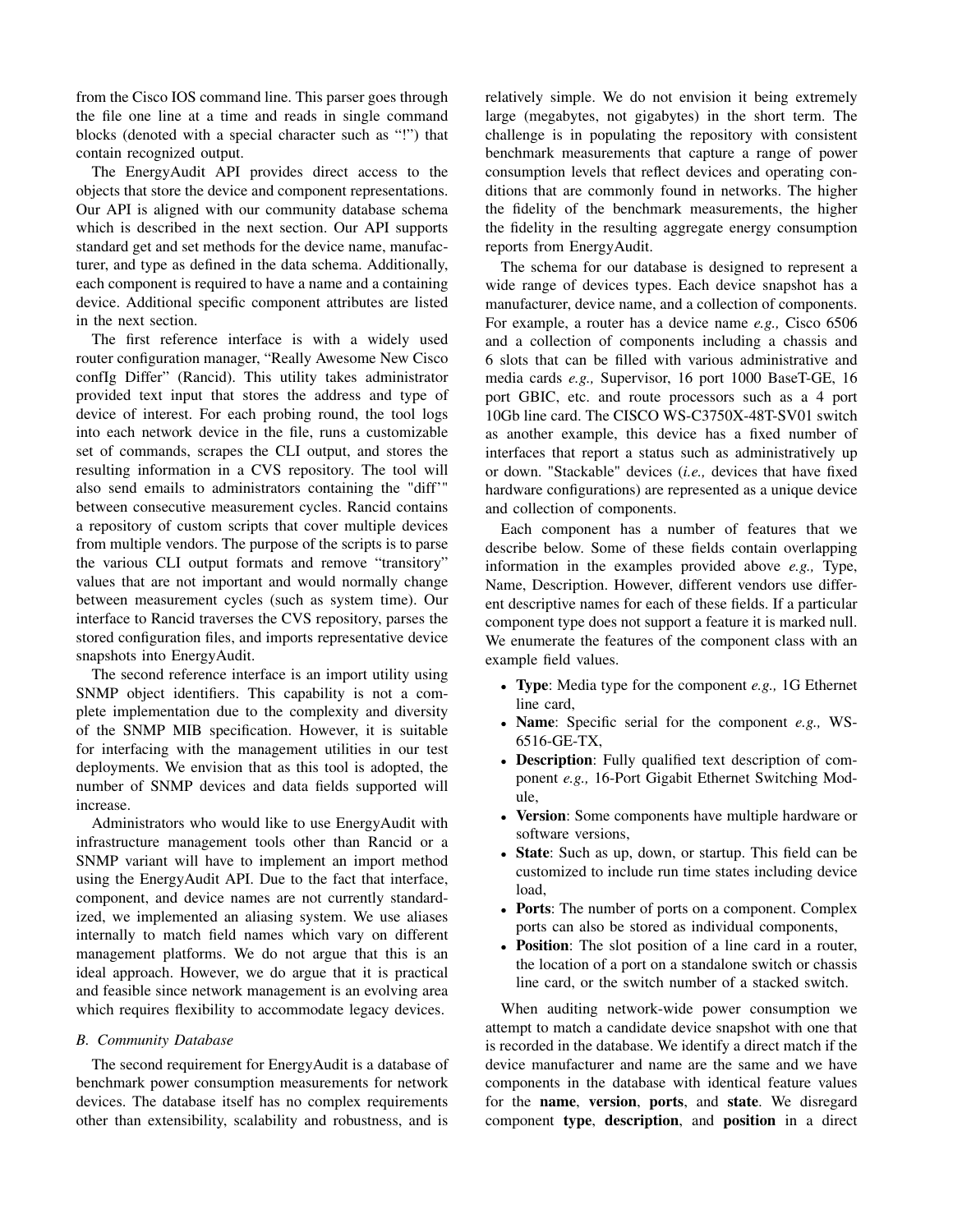match. In the case where direct matches are not found in the community database we attempt to infer the power consumption of the device via *port interpolation*, *version inference*, or *lower bound* inference match as described in Section II-D.

We implement the EnergyAudit community database using MySQL. We have implemented the database bindings with the Python MySQL connector. Specifically, we have device and component tables with the features described above. Additionally, devices are given database unique identifiers and these identifiers are recorded in component records which are added with a specific device. We can use this to quickly pull up available components for a device class for quick matching and inference. Additionally, we implement a user table which links device snapshots and power consumption measurements to a profile for the submitting researcher or network administrator.

We currently have measurements for 25 different devices with roughly 75 different configurations. We will increase this count as the tool is adopted and hope for community contributions. While this number is small compared to the total number of network devices on the market, we have measured a number of extremely common devices and will continue to expand this valuable community resource.

# *C. Network-wide Energy Auditing*

A primary requirement of the EnergyAudit tool is to report accurately on network-wide power consumption. While auditing power consumption, EnergyAudit can use either a central repository of management files (as implemented by Rancid), or pull device details from the running configuration of a set of active devices (using SNMP-walk).

After gathering device snapshots and translating them into the common representation, the community database is queried in an attempt at mapping snapshots to available measurements. In the case of a direct match in the database, the tool records the previously measured power consumption value for that particular device. However, in large diverse deployments and while the community database is lightly populated it is expected that there will not be an exact match present in the database. In this case, depending on administrator preferences the tool can either skip over the device, or attempt an indirect match.

In the case of an indirect match, the tool provides three capabilities. *Port interpolation* is done in the case where there are multiple snapshots that differ in the number of ports with an *on* status. A linear interpolation is conducted between the two closest snapshots. *Version inference* is a manual association between models which are functionally very similar but have a different explicit name. *Lower bound inference* is used primarily with routers and reports the base level steady state consumption for a device when the exact line cards are not present in the database.

After all devices are matched or found to be missing from the the database, the EnergyAudit will generate an the overall network-wide power consumption report for the

| Device Type          | Component                     | Cost(W) |
|----------------------|-------------------------------|---------|
| ASA5580-40 - a PIX   | <b>Entire Chassis</b>         | 503.6   |
| WS-C6509-V-E         | <b>Total Cost</b>             | 1019.7  |
| WS-C6509-V-E         | 2 WS-X6716-10GE linecards     |         |
| WS-C6309-V-E         | 2 Distributed Forwarding Card |         |
| WS-C6309-V-E         | Supervisor Engine 720         |         |
| CISCO2921/K9 router  | <b>Total Cost</b>             | 59.1    |
| 3845 - a 3800 router | <b>Total Cost</b>             | 71.3W   |
| WS-C3750X-48T-S      | Chassis+48 ports              | 115.4   |
|                      |                               |         |

TABLE I ENERGYAUDIT RESULTS FOR THE RESEARCH FACILITY NETWORK DEPLOYMENT.

current monitoring cycle. This network-wide snapshot is stored for for comparison against future measurements.

# IV. ENERGYAUDIT TEST DEPLOYMENTS

To test and assess EnergyAudit, we deployed it in three networks on our campus. The first network is in a new, state-of-the-art multidisciplinary research facility that supports thousands of users and includes primarily new networking equipment. The second network is in the computer science department, which supports thousands of users and includes a mix of new and legacy equipment from a variety of vendors. The third is a limited deployment in the campus network, which supports tens of thousands of users and includes a wide variety of devices. We present data from single network-wide snapshots for each deployment, getting multiple snapshots to determine network-wide variability is a focus of future work.

# *A. Research Facility Network Deployment*

The first deployment of EnergyAudit is in a network that has a footprint limited to a single building. The networking systems are all relatively new (purchased within the past 2.5 years). The network is configured in a tiered coredistribution-access topology. As such, many of the switches in this deployment there are of the "stackable" variety. Additionally, there are a number of service platforms for VoIP and policy implementation.

EnergyAudit was configured for direct measurement access to many of the devices in this network. In Table I we list example routers, switches, and appliances that are identified and matched by EnergyAudit. We use the Rancid import utility with the EnergyAudit API to import configuration data into the tool.

EnergyAudit computes that the total consumption for this site to be roughly 5,184W. There are 22 devices in this network deployment when considering a stacked switch as one element, if each switch is considered individually there are 41 total devices. We report the power consumption from 21 of these 41 total devices. Note that we used a non-PoE switch as a *lower bound* for switches of the same model but with PoE (WS-C3750X-48T vs. WS-C3750X-48P). There is one device class (WS-C3750E-48P) which comprises 14 of the missing matches, we have not yet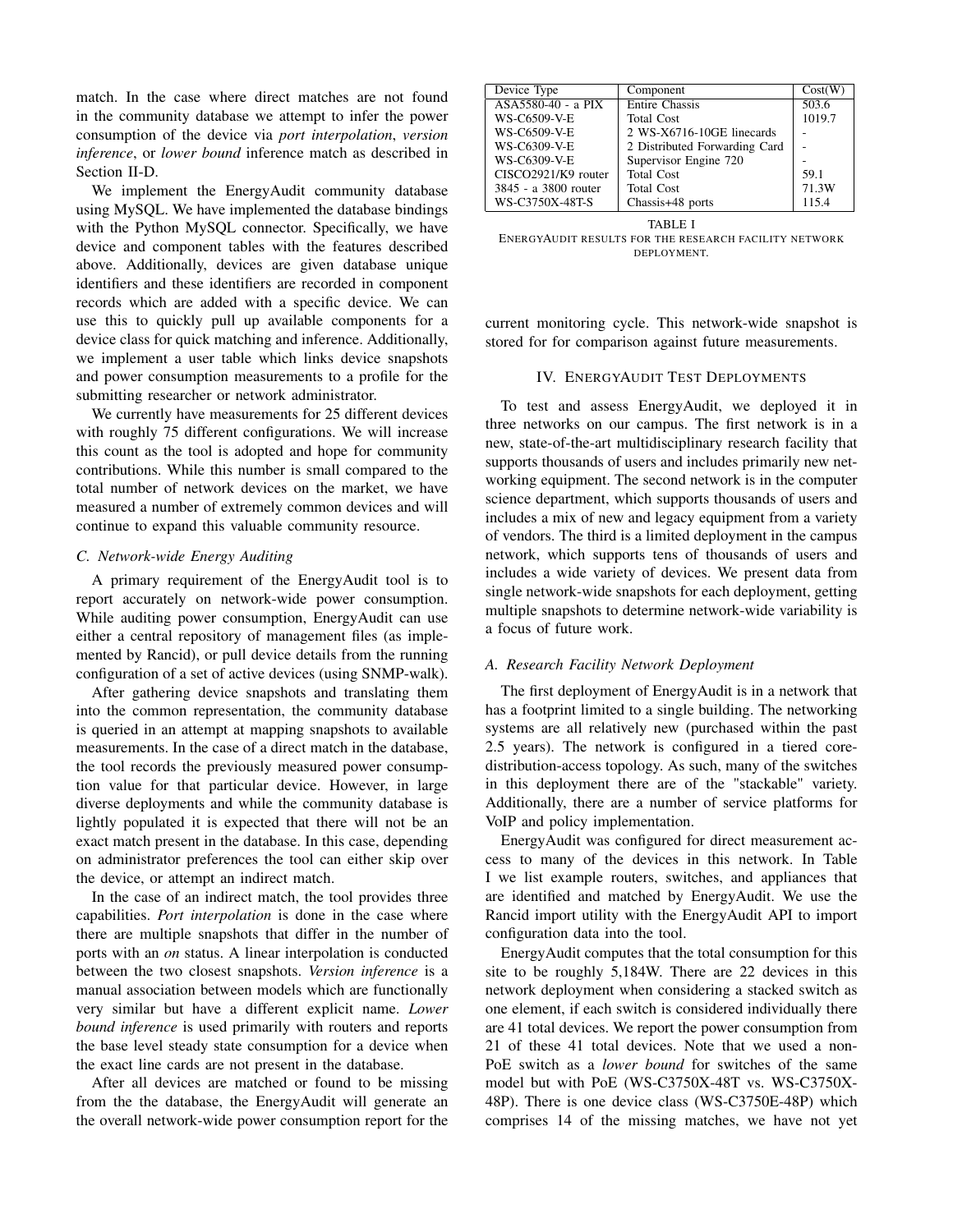been able to schedule a service outage and measure this particular device, but plan to do so as future work.

This deployment demonstrated that even though the building has power metering at the panel level, each panel is used to support loads from many different devices in addition to the networking infrastructure. As a result, the only way to get a snapshot of the power consumption due to network infrastructure is with direct measurement with a multi-meter or with the EnergyAudit tool.

## *B. Department Network Deployment*

The second deployment is a departmental network that also has a footprint limited to a single building. This network has a greater diversity of devices than the research facility deployment due primarily to organic growth over time.

Specifically, this deployment has 103 total network elements arranged in a tiered access and core configuration. There are 18 total different network element types. Two of these devices are routers and the remainder are switches. There are 3 core routers, 1 border router and the remaining switches that provide access between hosts and the core of the network for this particular departmental network.

Configuration data has been collected from the network administrator's Rancid repository. We use the *lower bound* inference technique for the 4 routers. Figure 5 shows that there are 3 different switch device types that are deployed frequently, demonstrating that while the community database has missing network elements it can be filled with the frequently occurring device types to provide coverage. The deployment is predominately Cisco devices, our tool has matched 74 of the 103 devices in the network and reports an energy consumption of 6,597W.

We do not have direct access to the devices in the network, from this deployment we show that the EnergyAudit tool can estimate power consumption without physical access to the network elements



Fig. 5. Histogram of the number of each type of network elements (2 router types, 16 switch types)

#### *C. Campus Network Deployment*

The third test deployment for EnergyAudit is in our campus network, which has a metro area geographic footprint. The campus topology is also configured in a tiered core, distribution, access network. For this deployment, we combine two different network management datasources with a customized import utility that uses the EnergyAudit API. We combine a list of SNMP device OID's with the files containing command line output from network elements that support automated command line interface interaction.

There are 5,940 networking devices that are available to the EnergyAudit tool. This is obviously too many devices for convenient direct measurement. We use *lower bound* inference on 12 WS-6506 routers and 10 WS-6509-V-E routers. With the current snapshots in the database, and the *lower bound* inference on the routers EnergyAudit resolves the power consumption of 2,394 devices. These devices are estimated to consume 98,654W. Many of the missing elements, roughly 2,200, are two different models of wireless access points. While we currently don't have snapshots for these access points and they are not included in our audit results, we found that the devices that are powered via PoE reserve 4.4W (an upper bound) from the chassis that provides uplink capability. Figure 6 provides a breakdown of the prevalence of each switch type with a histogram that shows the tool can achieve significant coverage with a small number of additional targeted measurements.



Fig. 6. Histogram of device types for campus-wide network.)

The primary lessons learned from this deployment are that the EnergyAudit tool can provide a power consumption estimate over a large number of network devices quickly, and without extensive administrator interaction. Additionally, with the inclusion of a small number of additional wireless access points coverage could be enhanced. Finally, we demonstrate the SNMP import capability of the tool.

### V. RELATED WORK

The energy consumption of networking equipment has been a hot topic over the past several years. In early work,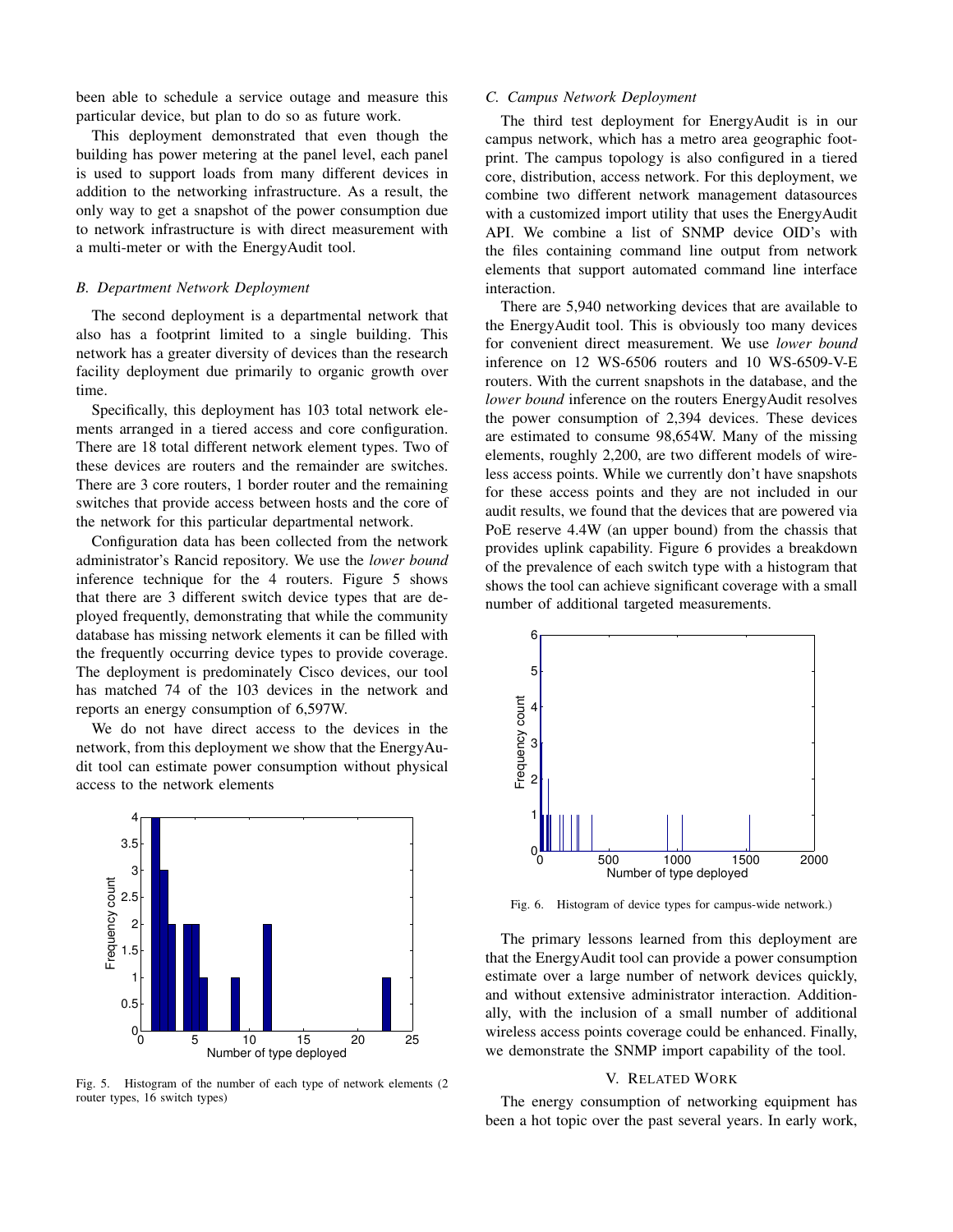Gupta *et al.* [17] provide a breakdown of the estimated power consumption of networking equipment and note that while the overall power consumption of contemporary switches and routers was small compared to total worldwide energy consumption, switches and routers are *powerinefficient*, which suggests possibilities for optimizations. In the datacenter context, Abts *et al.* [12] argue that while the power consumption of switches is small compared to servers, progress is being made on making servers *power proportional*, while the network power consumption remains relatively static (always on at full bandwidth).

There have been a number of studies that measure the power consumption of individual network devices including [14], [20], [22]. However, these studies do not focus on auditing energy consumption in individual network deployments. Additionally, these studies were focused on measuring specific routers and switches for consumption trends to parametrize a general device model. Our work with EnergyAudit focuses on providing power consumption estimates for network administrators based on the current state of devices in an infrastructure.

With the realization that the power consumption of network elements is due partially to inefficient network platforms and deployments, there have been recent proposals to decrease the power consumption of individual devices and topologies. In [24] Nedevschi *et al.* evaluate the performance envelop of hypothetical device rate reduction versus device sleeping. In their work on shadow ports Ananthanarayanan and Katz propose a novel technique for powering down individual ports while retaining device connectivity [13]. Vishwanath *et al.* propose dynamically adjusting the size of router buffers as they consume non-trivial amounts of power and are not consistently in use [27]. Additionally, new network devices such as those developed by Trendnet [1] are turning off unneeded Ethernet ports when a connected device is turned off or enters power saving mode and modifies port voltage based on Ethernet cable length. Finally, the IEEE 802.3az standard [7] offers a common mechanism for transitioning between PHY's of various speeds depending on link load. All of these capabilities should help to reduce the power consumption in networks but somewhat complicate the task of power auditing due to the different possible states of devices.

At the PoP-level Chabarek *et al.* propose a networkwide optimization of device deployment [14]. Similarly, ElasticTree is a set of optimization and heuristic based techniques for switching off unused sub-trees in a Fat tree datacenter deployment [18]. Additionally, Vasic *et al.* propose REsPoNseTE a system that routes traffic over energy critical paths during periods of low network use and dynamically powers up components of the network as load increases [15] . In [21], Mahadevan *et al.* propose a set of power saving port and traffic consolidation techniques to save power. These device and network-level techniques for reducing power consumption are helpful for reducing overall network power consumption. The role of EnergyAudit is to provide a community utility which eases the task of understanding how much power a network consumes. Additionally, EnergyAudit is built as a flexible framework that can be used by a variety of network management platforms, and EnergyAudit is the first platform to offer a public database of energy consumption of network elements.

Power benchmarking frameworks for networking devices based on direct measurement are described in [23], [26]. Also, the Energy Star program is developing a draft test procedure and efficiency specification for small and large networking equipment [4], [6]. We agree that standardized benchmarking methods are important. Lanzisera et. al. estimated total U.S. IP network equipment energy use in [16]. EnergyAudit includes a direct measurement component to fill the community database and offers additional capability to infer network-wide power consumption directly from device snapshots. Additionally, the IETF/EMAN working group [8] is proposing standards for networking device reporting capabilities including a power and energy MIB. This is ongoing work with limited adoption, EnergyAudit uses direct measurements for matching and works well with legacy and low cost devices which do not have the ability to measure and self-report energy usage.

Phillips *et al.* demonstrate a regression approach for inferring the power consumption of traditional telephone switches [25]. While EnergyAudit can use interpolation to match similar device snapshots, site-wide network power consumption cannot easily be isolated in many contexts and there are a large number of network element types, making a direct regression inference of network element power consumption infeasible at this time. Finally, with their Joulemeter virtual machine power estimation, Kansal *et al.* propose a measurement based power model for inferring the power consumption of virtual machines from device resource usage [19]. Our approach is similar in attempting to use measurement based system snapshots to infer power consumption, while our domain (network elements) is different also we attempt to create a data schema and database of network device snapshots and power consumption as a community resource.

#### VI. CONCLUSION

In this paper we describe EnergyAudit, a tool that reports power consumption in a network. Instead of requiring extensive and potentially disruptive direct measurement, EnergyAudit maps device snapshots to a priori power measurements. Existing network measurement frameworks are necessarily flexible to accommodate a variety of network elements and reporting capabilities. As a result, we have designed our tool to work with a common network infrastructure monitor, Rancid and the management protocol SNMP. Additionally, the tool presents a simple API to allow administrators using other custom tools to use the EnergyAudit data schema.

To distribute device snapshots and power measurements, we develop a custom data schema and community database.